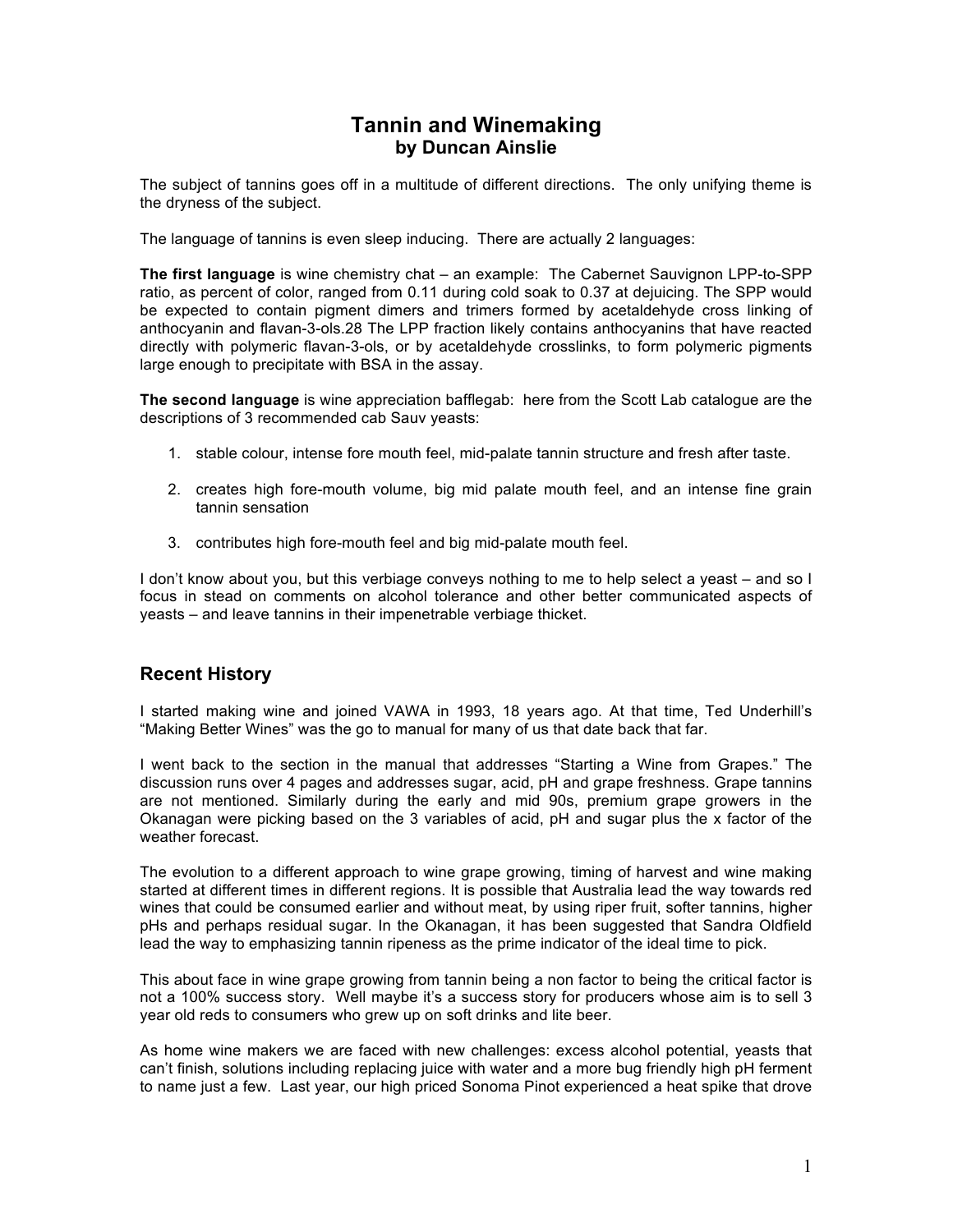it to Zinfandel like Brix just before it was picked. The vineyard owner suggested we ferment it then take it to a dealcoholizing plant, as if such facilities were as accessible as a 7-11. **Some Background on Tannins**

Tannins are bitter, astringent compounds found in most plants.

They serve 2 defensive roles in plants – one against micro-organisms and the other against herbivores such as deer that find the taste bitter. These compounds, collectively called flavanols – catechin, epicatechin and epigallocatechin can exist as monomers but dearly love to link up into multi-unit chains – polymers. To qualify as tannin, at least 2 units have to be intertwined. Tannins bind with all manner of compounds, making their family tree large and complicated.

The **benefits of tannins** in red wine include:

- stabilizing colour,
- serving as an anti-oxidant,
- acting as natural fining agents by binding with haze-causing proteins,
- enhancing mouth feel and contributing to balancing the reduced acid (compared to whites) alcohol and residual sweetness (from both the grapes and the oak).

Some of us use a pH guideline for bottling dry whites of  $3.30 - 3.35$ , these whites should have little or no tannin. For reds we use a pH guideline of 3.60 - 3.70. I think of that 0.3 pH difference between whites and reds as what tannins contribute to balance in reds.

## **Tannins at Harvest**

"Wines are made in the vineyard." Influences include:

- 1. Terroir: Soil type, temperature, rainfall, sunshine, terrain, prevailing wind. Amount of tannin per berry varies within a vineyard in the same year and certainly from year to year. The weather is the variable factor; but both during the growing season but also in the preceding year when the vines where laying down the next year's buds.
- 2. Canopy Management: Some varietals don not respond to bunch exposure vs. shade (Shiraz), in others shaded fruit has more tannin (Merlot) and lastly some shaded varietal bunches had lower tannin.
- 3. Rootstock
- 4. Irrigation: Studies show that it has no effect on tannin volume other than to reduce or increase berry size. Others suggest that, particularly during a hot spell close to picking time, some water is essential to keeping the vines alive so that the tannins can mature.
- 5. Vine vigour: Vines with high vigour have lower tannins. Studies suggest vine vigour is the main driver in tannin variability.
- 6. Varietal: Cab Sauvignon, Tempranillo and Nebbiiolo are high in potential tannins, Merlot, Syrah and Zin somewhere in the middle while Grenache, Cinsault and Gamay are at the low end. Smaller berries with a higher skin to pulp ratio will have more tannins.

In California, Cabernet Sauvignon is the most tannic major varietal with up to about 1,500 mg/l. California Pinot Noir has from 300 to 990 mg/l, with an average of about 340 mg/l. A Beaujolais Nouveau might have as little as 30 mg/l, whereas a top Australian Shiraz usually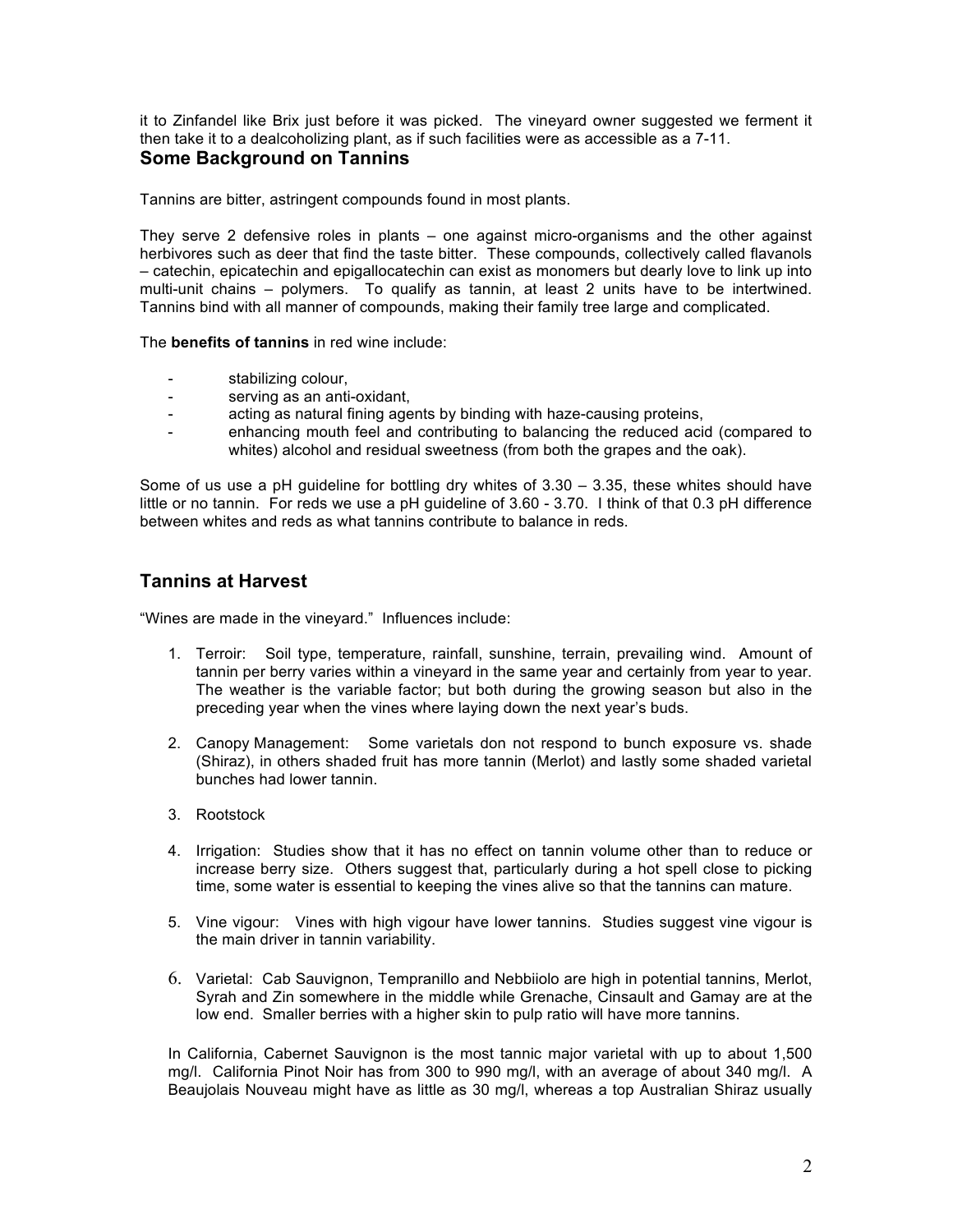has a bit less than the finest Napa Cabernets; the Penfolds South Australia Grange 1998, for example, had 870 mg/l.

While Sandra notes above that Okanagan grapes are less likely to have huge tannins, others note that cooler climate grapes may have more acid and less sugar producing less alcohol, so the same level of tannins would seem much more bitter and astringent.

Central Valley grapes have plenty of tannins in their thicker, tougher skins but that makes the tannin and colour difficult to extract. In Argentina, the high altitude Salta region (highest wine growing region at up to 1700 meters and closest to equator) produces thick skinned grapes with higher acidity that produce more robust wines than those of Mendoza.

Seeds and seed tannins  $-$  In a wine grape, seed tannins weigh  $3.5 - 5$  milligrams compared with 0.5 – 0.9 milligrams of skin tannins, making seed tannins about 6 times more plentiful.

Seeds make up 6% of the weight of grapes. Delestage is able to remove up to 1/3 of seeds.

For all the new found interest in tasting seeds as the critical factor in determining time to pick, I have found very little in the literature explaining the difference between unripe and ripe grape tannins. One study found that seed tannins in Syrah grapes declined by about half from véraison to harvest, and were about three times greater than skin tannin concentrations.

## **Tannins in the Ferment**

In the ferment, the less plentiful **skin tannins** come out earlier and more easily as most are water soluble and don't need heat or ethanol for extraction (ergo cold soak).

**Seed tannins** come out only with ethanol as a solvent and at a much slower pace. While skin tannin extraction plateaus, seed tannins come out slowly and steadily for a longer time including during any extended maceration.

Seed tannins comprise about 60% of total phenols in **conventionally produced** wine with nearly half of extractable bittering compounds in grape seeds transferred to wine.

As home winemakers, we can influence this 60/40 figure in a number of ways:

**Cold Soaking**: Sulphite at 25 mg/L and do daily punch downs to stimulate colour extraction and to reduce bacterial infection risk. Temperatures of 7 C or lower are suggested. Some Barossa shiraz is being cold soaked for  $1 - 2$  months using dry ice pellets. If grapes are not impeccable on receipt, do not cold soak as the mould or ? will take off and eat up the nutrients needed by the yeast and ML.

**Colour Pro** and other colour enhancing enzymes enhance tannin extraction. Similarly **yeast selection** can favour enhanced structure and mouth feel while others emphasize varietal character and fruitiness – if you can overcome the tannin vocabulary.

Catechins are more soluble in alcohol so removing seeds early in the ferment is the optimal time.

**Time of Pressing**: At 2 – 4 brix, the wine has all the colour and flavour you will get, so continuing on the skins/seeds **will only increase bitter seed tannin extraction**.

**Ferment temperature**: While the Scott Lab catalogue recommends keeping ferment temps below 82 F for high brix musts, others suggest a brief temp spike into the mid 90s F can promote some desirable reactions to happen as skins break down. Temperature is the primary factor in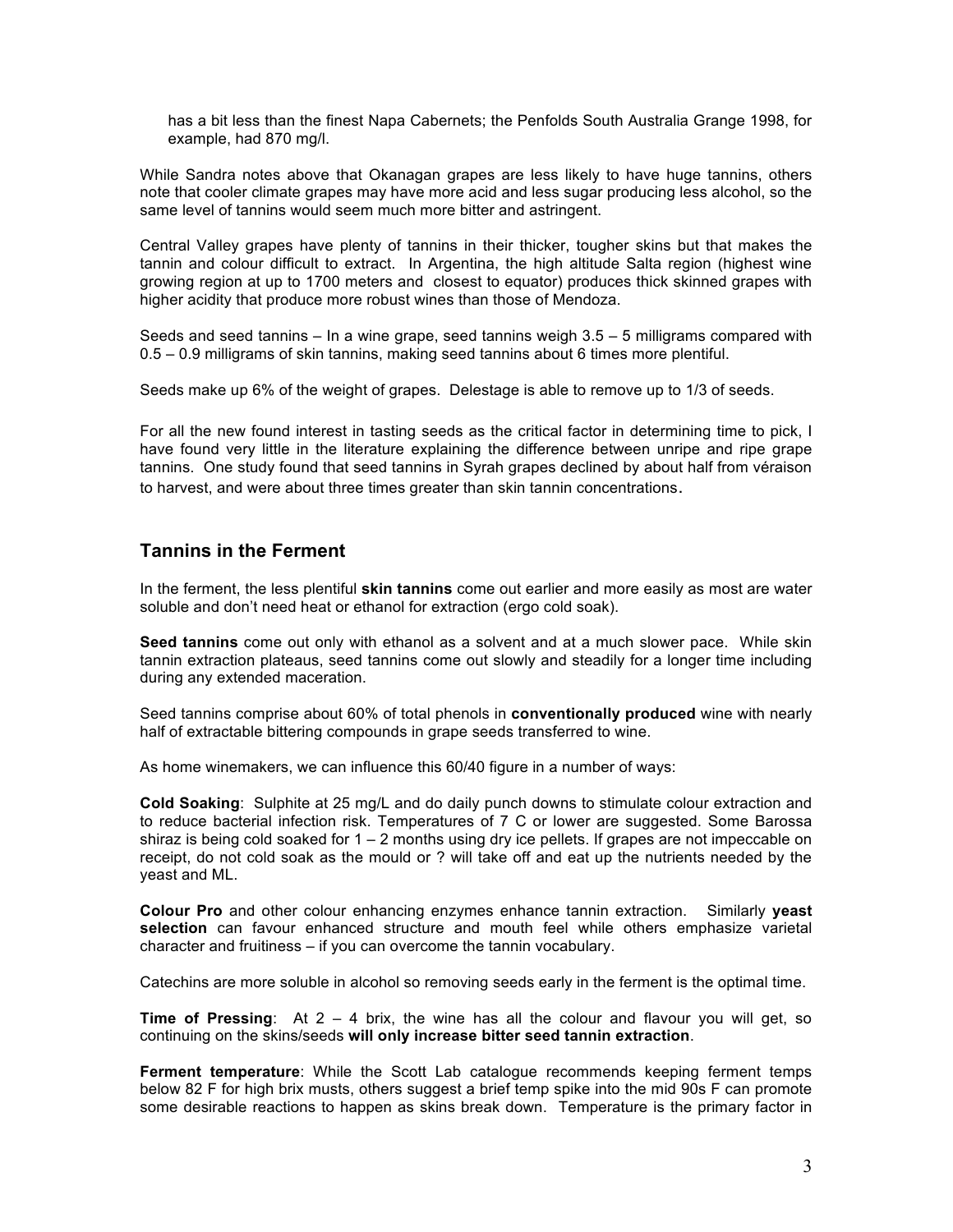tannin extraction from skins; duration of ferment influences extraction from seeds. Hotter will pull out more of everything while cooler extracts fewer tannins and preserves more fruity flavours and aromatic esters.

Before anyone becomes overly focused on maximizing skin tannins and minimizing seed tannins, please note that a huge focus has been put on the contribution of short chain seed tannins to bitterness as compared with the contribution of longer chain skin tannins to astringency.

**Astringency** – the tactile sensation of dryness and roughness in the mouth. Through wine making technique and aging tannin molecules join into medium and long molecules. It is believed that long molecules taste astringent while short young molecules taste bitter.

**Bitterness** – one of the 5 basic flavours (the others being sweetness, saltiness, acidity and umani). Small molecules, those found in seeds, impart bitterness. The reason for this is thought to be that the bitterness receptors in our taste buds are too small to taste the big tannin chains that come off as astringent.

**But as Steve Jobs would say, "There's one more thing." Most qualified wine judges, even when asked to differentiate between bitterness and astringency, are not able to do so.** 

And so, as we begin a ferment, maybe we should think more about total tannins and less about manipulating the 60/40 ratio between seed and skin tannins. Factors to consider when assess total tannins include:

- **A high concentration of extractable seed tannins** has been shown to negatively impact wine quality

**grape source** - where the grapes came from with hotter regions usually producing bigger tannins

assessing by taste the total volume of tannins in the grapes and how bold the fruit taste is to carry large tannin volumes

assessing by number of seeds – the average grape has 1.5 seeds. If your grapes have 2 – 3 seeds per berry your must has the potential for being overly tannic.

**age of drinkability** - are you aiming for enough tannin for the wine to be in its prime between 7 – 20 years? If you don't have the storage space and stock pile of drinkable wines for those next 7 years, you may want to restrict tannins and maybe raise pH.

**- meat or greet?** Is this wine to compliment red meat or will it being consumed without food?

Once in suspension, tannin chains begin to form, reform and break apart:

Some change through oxidative reactions, others through reaction to acid.

- Others bind with anthocyanins (colour compounds) forming pigments that provide long term colour stability.

Others morph into forms that provide structure and mouth feel.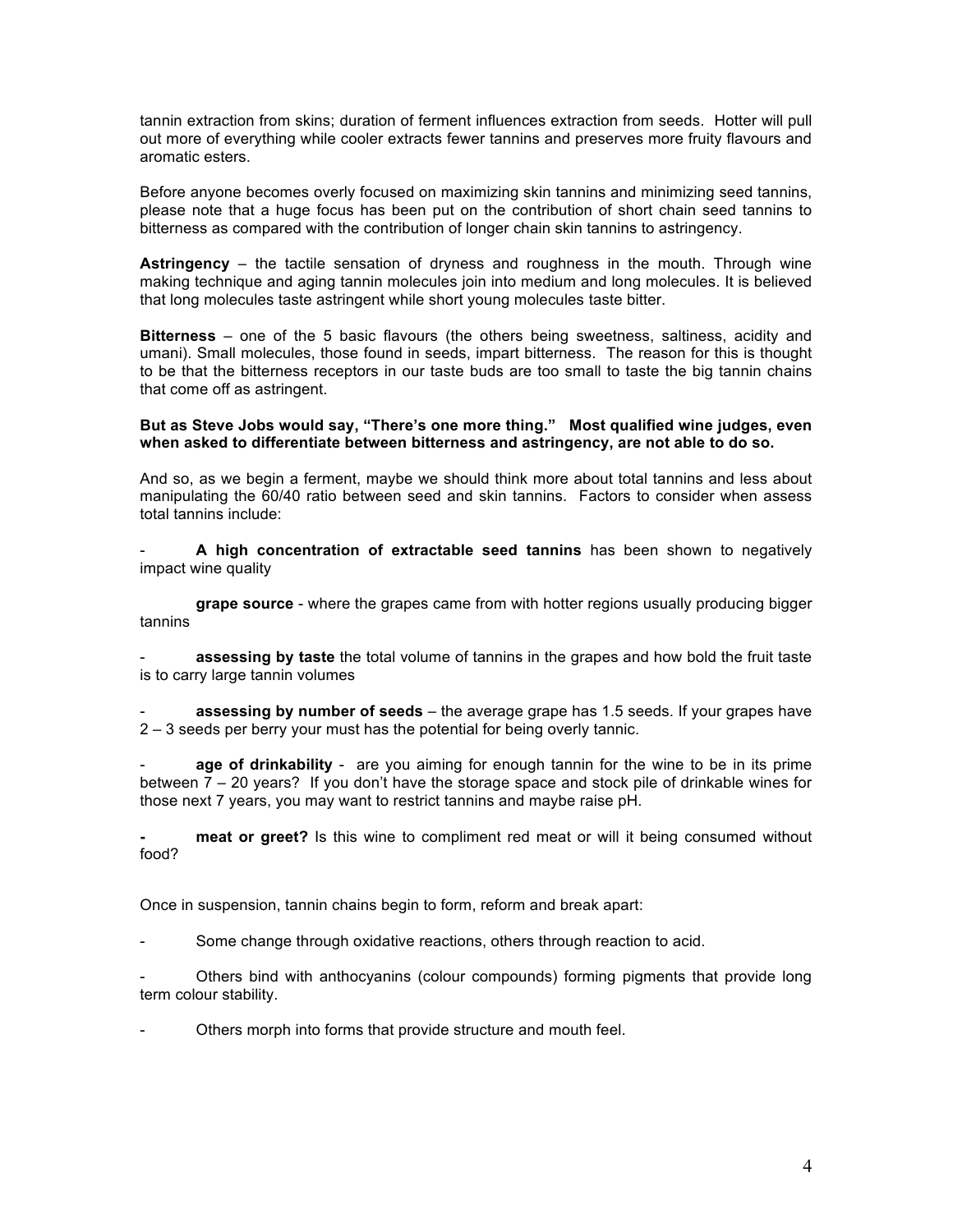### **Tannins in Wine**

By the end, only 20% of wine tannins have the same structure as the preceding grape tannins. This transformation is individual to each batch of wine and the contribution of half the compounds is unclear.

Myth**: Tannins that remain in suspension do not continue to form longer chains** which is fortunate as aging wine would become overly astringent. Those that do form long chains through oxidization or binding with proteins (fining) drop out.

**A 50 year vertical of a single Australian cab sauv found lots of vintage variation, but there was no sign of tannin drop-off; some of the oldest had more phenolics than recent vintages.**

Some wines start and stay hard, but more often perceived tannin levels drop and, if there is still some fruit, the balance in a well aged red shifts harmoniously. Research has determined that the tannins don't form longer chains and they don't drop out – but **what they do to improve is not known.**

Because tannins are bitter and astringent they contribute to the **mouth feel** of the wine.

Tannins precipitate the salivary proteins that lubricate the mouth and make it easy to chew and swallow food. This causes the drying and puckering sensation associated with drinking red wine. In addition to protein, tannins also interact with polysaccharides in saliva as well as cells in the oral cavity. These interactions are impacted upon by the alcohol concentration and viscosity of the wine and can be masked by residual sugar and other flavour and aroma characters, such as fruit intensity. The perception of mouth feel is also affected by tannin concentration, polymer length and polymer composition. We know that epicatechin-gallate is perceived as coarser than epicatechin, while epigallocatechin is perceived as smoother, however the sensory character of oligomers and polymers and combinations of tannins and other elements such as polysaccharides is unknown.

Tannins most important benefit is their affinity to bind with oxygen and so they function as an antioxidant slowing the transformation of phenolics into browning compounds and alcohol into acetaldehyde, a common spoilage compound.

## **Types of tannins**

#### 1. Hydrolyzable tannins

Tannins attached to sugar molecules which, when diluted in water, can be cleaved into the subcomponents of gallotannins and ellagitannins. These are relatively soft tannins found in low concentrations in grape juice. The ellagitannins, castalagin and vescalagin are abundant in oak and chestnut. So if you want to add more pronounced yet rounder mouthfeel, add a wood based tannin mix.

#### 2. Condensed tannins

Condensed tannins are found in seeds, to a lesser extent in stems, and very little in the skins. These tannins are able to polymerize (bind) with anthocyanins so as to make the wine colour more stable with less dropping out.. All, condensed tannins are derivatives of the flavanol,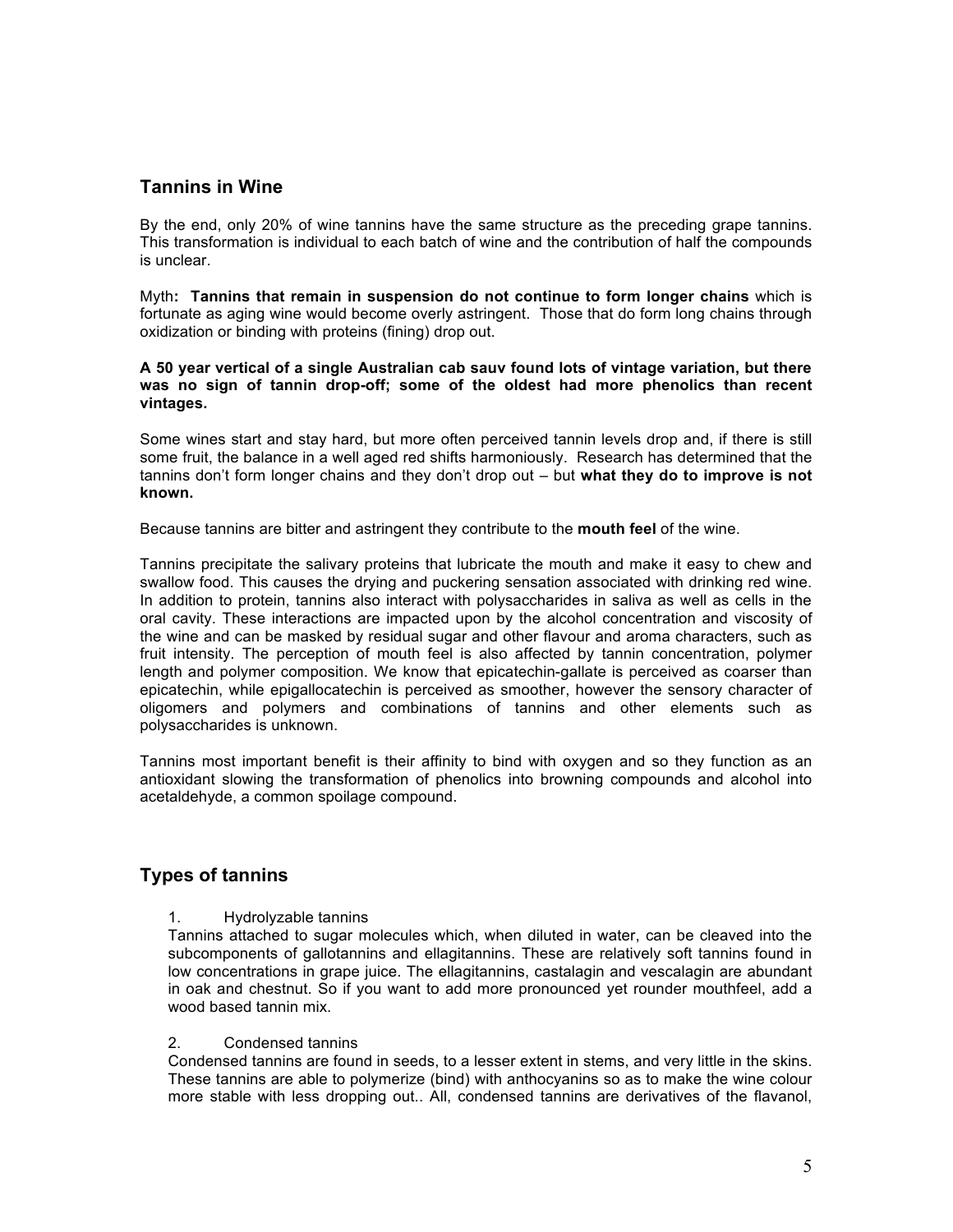catechin. Since anthocyanins are more soluble in grape juice, do a cold soak before fermenting, having sulphited at 25 mg/L and do daily punchdowns to stimulate colour extraction and to reduce bacterial infection risk. If grapes are not impeccable on receipt, do not cold soak as the mould or ? will take off and eat up the nutrients needed by the yeast and ML.

Catechins are more soluble in alcohol so removing seeds early in the ferment is the optimal time.

#### 3. Complex tannins

Both types of tannins evolve over time in carboys, barrels and bottles into large, highmolecular weight complex tannins. They also bind with anthocyanins and precipitate resulting in a lighter colour and reduced bitterness.

## **Points to Ponder (Stuff I could not find a better place to fit in )**

Emile Peynaud: "A considerable amount of tannin is more acceptable if acidity is low and alcohol is high. The less tannic a red wine is, the more acidity it can support (and needs for freshness)".

**Testing tannin**: There are tests for tannin which are both expensive and time consuming. But even if you had access to testing the results would be of little value unless you had several years of past numbers for those vineyards and samples of the wine produced.

Eleni Papadakis speaking on Managing Tannins: Toasted oak is **caramelized sugar** so its addition serves to soften the grape and oak tannins.

**Sandra Oldfield**: With the heat in California, they get huge tannins and their techniques are geared to minimizing tannin extraction. BC reds do not develop big tannins and for Tinhorn's reds, we are often looking to add tannins. (perhaps referring to Merlot and Cab Franc).

I focus on **how the wine drinks after 3 years** when it goes to market and do not attempt to speed processes that occur naturally over time (such as tannin polymerization).

**Fining** with egg white or gelatine does reduce tannins but they can result in a less desirable wine, so bench tests should be done first.

Many suggest keeping the **pressed wine separate** from the free run and possibly fining the pressed before combining. Tom Schillimore noted that they used to keep pressed and free run separate and that over time the pressed wines had longevity (10 – 15 years for Tom) while the free run were over the hill rapidly

The **grapes** certainly limit our options, especially since we usually have no control over picking decision. And most of us seem to have a "Bigger is Better" mindset. Keep in mind with respect to crushing and destemming that the more whole berries that come through and the fewer shredded skins and broken seeds, the greater the potential for a lighter style with reduced tannin extraction. (Since most of us have no control of crusher settings, so an alternative could entail the time consuming manual removal of some whole berries from the stems.

**Using Oak Adjunct**: If fruit tastes big but has vegetal hints, adding an oak adjunct will increase overall structure, not overwhelm fruit and get rid of the vegetal character.

Other options: **add skins from a different ferment** in must or at time of pressing. Addition of whites may stabilize colour and provide aromatics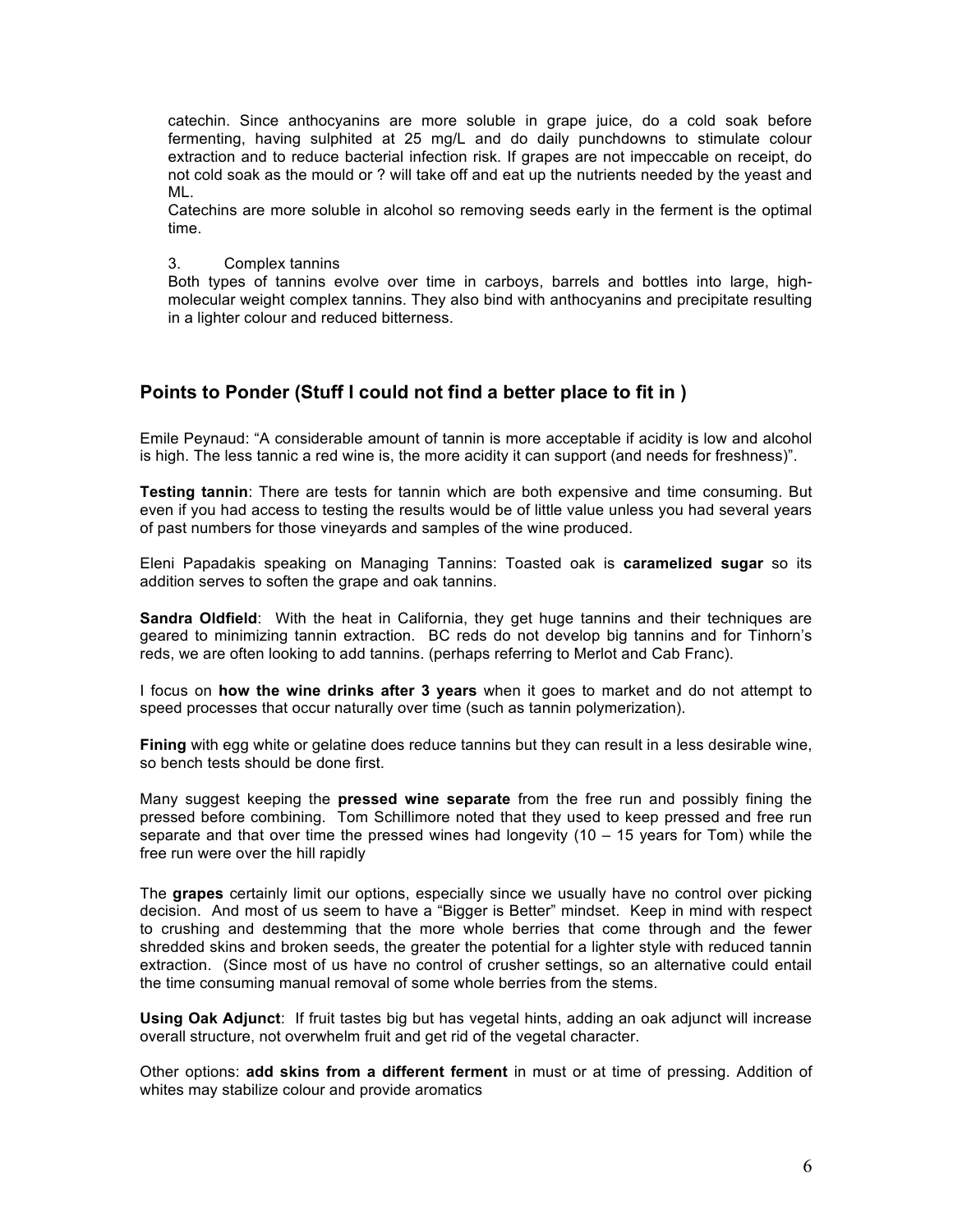# **Delestage**

Delestage means the process of fermenting red wine with skins and seeds, and doing sub-heroic treatments to the fermenting mass to insure not only a complete fermentation, but to achieve a finished wine with good fruit, soft tannins and stable color. Part of the motivation to study and to perform the process called delestage is the advancement of the date of marketability of the red wines treated this way. Simply put: delestage may enhance not only wine quality, but cash flow as well. Professor Bruce Zoecklein at Virginia Tech has done some excellent research on the quality of the results of this process. In detail, the delestage procedure is as follows:

1) The de-stemmed and crushed red grapes are pumped or dumped into a fermenter. The fermenter is usually open-topped, and equipped with a drain valve at the edge or the center of the tank bottom.

2) The fermentation is begun in the standard way.

3) The delestage really starts here: the first step is to drain the tank through a bottom valve, into an intermediate container by letting the juice/wine flow freely across a screen to capture and remove some of the seeds, a step known as seed deportation. (Seed deportation is not really a part of the word delestage. However, seed removal is so important in the improvement of the wine that I think of it as an integral part of the process.)

4) From the intermediate container, a pump then sends the juice/wine to a second tank.

5) This trip is done with some fanfare: the wine entering the second tank goes in over the top to become aerated, read that 'sprayed,' into the receiving tank. Magnificent aromas fill the fermenting room as a result.

6) The seed-catching screen is emptied as necessary to keep a good flow without spilling the juice out of the screen or the small intermediate container.

7) After all the juice/wine has been removed from the starting tank it is, in fact, returned to starting tank, where the huddled mass of grape skins waits.

8) The returning wine also goes in over the top, with spraying, to accomplish a second aeration.

Whether the delestage process is performed once a day, or twice a day, or every other day, seems to vary from winery to winery. The amount of seed deportation varies as well, being somewhat dependent on the slope of the tank bottom and the location of the drain valve used. The fermentation is normally completed in five to seven days.

#### **Benefits of the Delestage Process**

Several articles on delestage all emphasize:

- total drainage of juice from the cap
- removal of up to  $1/3^{rd}$  of seeds from out flowing juice
- leaving skins and liquid separate for about 2 hours
- vigorous and rapid spraying of the juice over the skins.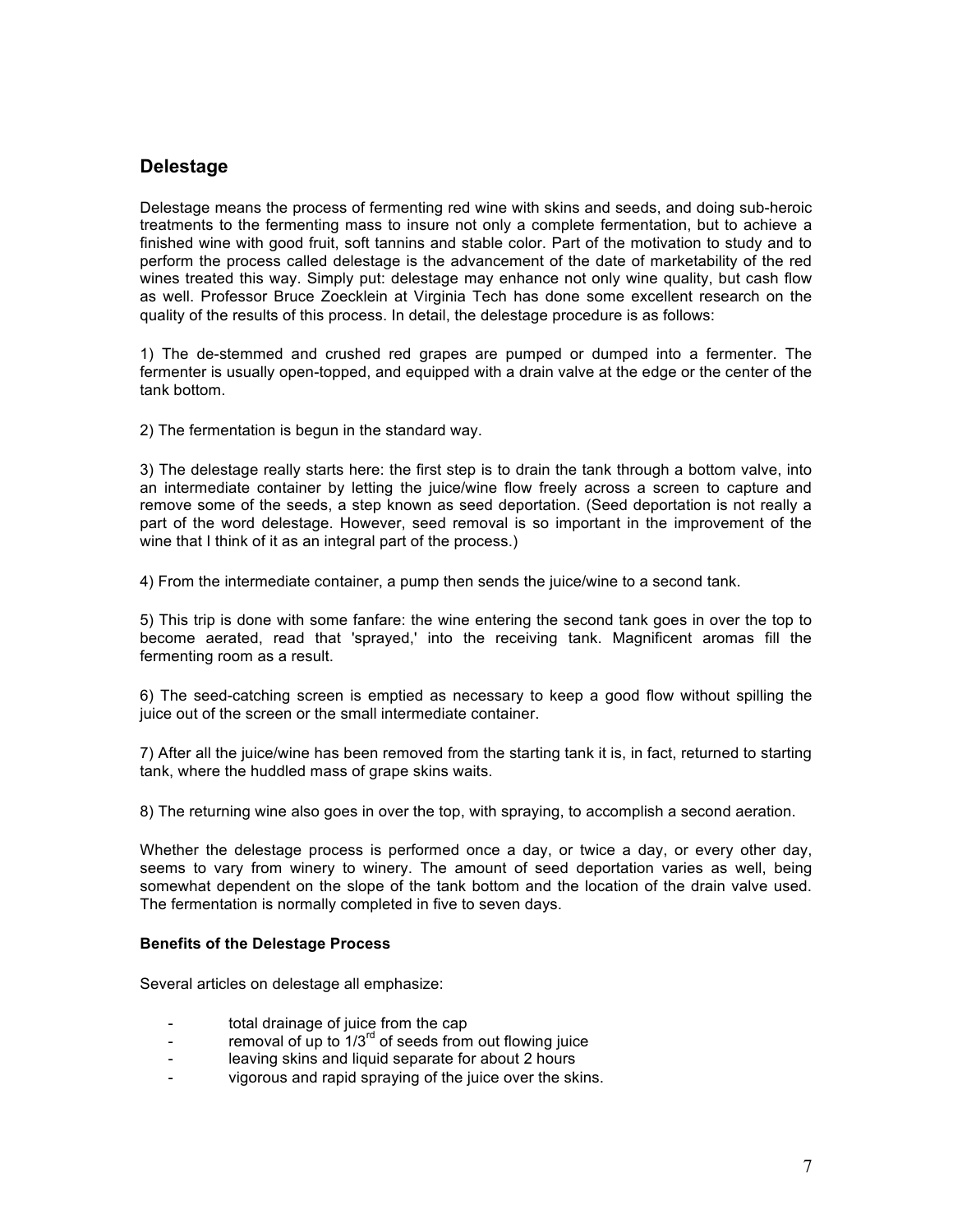I am guessing that most of us trying to follow this process by bucketing from full to empty primaries are not achieving several of these points.

### **Pump Over Alternative**

Quote from Adrian Capenata – owner and winemaker at Cassini Cellars: "Winemaking is a lot of work; I hate doing pump-overs, but I'm doing pump-overs continually because it makes a difference."

Some commercial wineries that use pump over in stead of delestage or cap punching think that pump over does not get enough oxygen into the wine and so they add venturis into their return hose for added aeration. A big volume pump and facilities when this amount of splashing can be managed are just not in the world of home wine maker possibilities.

#### **Home Wine Making Considerations**

**Home Delestage:** I would suggest that those that are doing it are more successful at the seed removal part of the process rather than the aeration. Might pressing at 2 – 4 brix restrict seed tannins in a more labour saving manner?

**Why Oxygenate?** Oxidized tannins bind into large enough chains to drop out; so the effect is to reduce tannins. Commercial wine makers speak glowingly about the wonderful aromas that come into the winery when doing pump overs and maybe delestage. Those aromas are certainly not going to be in the wine when bottled. Aren't most commercial wineries doing this to speed the marketability of their product?

**Aquarium pumps:** If we think our tannins may be excessive we can remove seeds by bucketing, press early and maybe expand our use of aquarium pumps which most of us use now for yeast health.

Most comments in the literature regarding macro oxygenation during red ferments refer to maintaining healthy yeast, minimizing H2S and possibly enhancing colour. Others speak to it softening tannins but I found very little suggesting how much oxygen is optimal nor any practical home method of managing the oxygen volume our wine absorbs.

Through micro-oxygenation, a new barrel delivers 1 mL or oxygen per litre per month to wine. Oxygen can be artificially delivered at rates of over 10/ month but such high rates may favour SO2 as opposed to phenolic compounds. More details? See: http://www.microox.com/micro\_tytib.htm

### **Tannin Related Web Links**

1. Tannins vs. oak chips: what does each contribute to your wine?: http://www.laffort.com/en/research-and-innovation/laffort-news

#### 2. Tannin management keys

A premium Mediterranean approach including criteria for yeast selection: http://www.delteilconsultant.com/pdf/revues/pwv98.pdf

3. Tannin discussion covering sensing tannins, influence on colour, and aging: http://www.wineanorak.com/tannins.htm